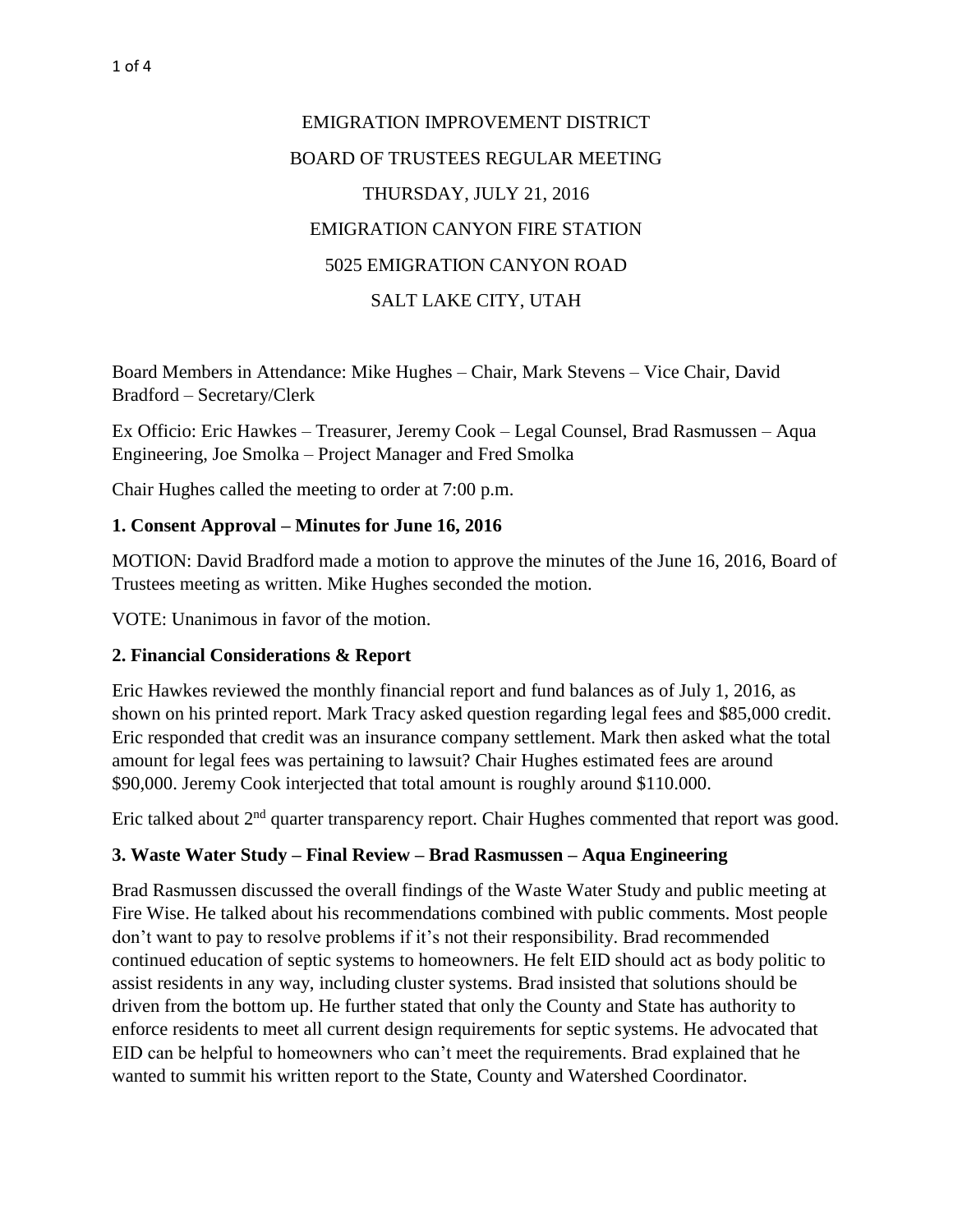Mark Stevens asked if homeowners, wanting to join together, need to form a corporation first? Brad responded that Utah won't allow two septic systems to be combined without a body politic. He felt that EID could easily fulfill the role of body politic. Jeremy Cook remarked that an assessment area would be beneficial to assist residents with their individual situation. Brad proclaimed that there are a lot of different possibilities. Kathy Christiansen asked if there was any grant money available to assist homeowners? Brad responded that there are several areas where a grant could be possible, point source and non-point source. He explained both sources and informed that grant would be based on the median annual income of the canyon. Chair Hughes interjected that canyon income is skewed and as a result, grant money isn't always available. Brad stated that residents wanting to do a cluster system can be evaluated for their specific needs. Chair Hughes said he wanted to read Brad's report before he summited it. Mark Tracy asked Chair Hughes about his engineer employment history in regards to projects in the canyon. Chair Hughes replied that he wasn't involved with any canyon projects except Acorn Hill while on the EID Board of Trustees.

### **4. System Repair & Maintenance Report**

Eric Hawkes discussed the repairs made at 705 Pioneer Ridge Road and 893 Pinecrest Canyon Road. He explained how they moved Ed McGough's water line and reconnected it before PRV valve to increase water pressure. Eric informed that water pressure was currently now at 110 and homeowner was very grateful.

Eric talked extensively about the water leak at 893 Pinecrest Canyon Road and the process they undertook to track its suspected origins with no success. Eric explained that he had Larry Hall test the water for chlorine and it was determined that the leak is on the district's side. Chair Hughes remarked that the leak is chasing the pipe. Eric replied that Larry retested for chlorine and it was also present at Henderson's Spring which indicates leak is above 893 and it's a matter of just tracking it down. Mark Stevens asked if presence of chlorine could be mistaken and if testing was 100% accurate? Chair Hughes informed that it was accurate, nothing in this canyon would produce chlorine naturally. Eric reported that they will keep looking for the leak. Mark Tracy made allegations regarding the pending complaint. Jeremy Cook replied with no comment.

#### **5. Water Levels & Report**

Eric Hawkes discussed the well levels. Upper Freeze Creek Well is at -901 feet. Eric explained that well is being used heavily, just over 6 million gallons since last June and it will be increased in July to probably 7 million gallons. Mark Tracy asked what the total percentage of usage was for the UFC Well? Chair Hughes replied that wells cycle on and off as they are exercised and Don Barnett, who wasn't present, has more specific data. Mark asked what the levels of the 5 monitoring wells were and when they were last monitored? Chair Hughes replied that he didn't know the monitoring well levels but they will be monitored in August. Chair Hughes explained that there isn't a need to monitor monitoring wells because the water wells are working great and they are monitored daily. Mark asked about the Brigham Fork Well, if it had a cracked casing and iron bacteria contamination? Chair Hughes responded that they didn't know if Brigham Fork Well had a cracked casing and iron bacteria and other issues were present after drilling. Chair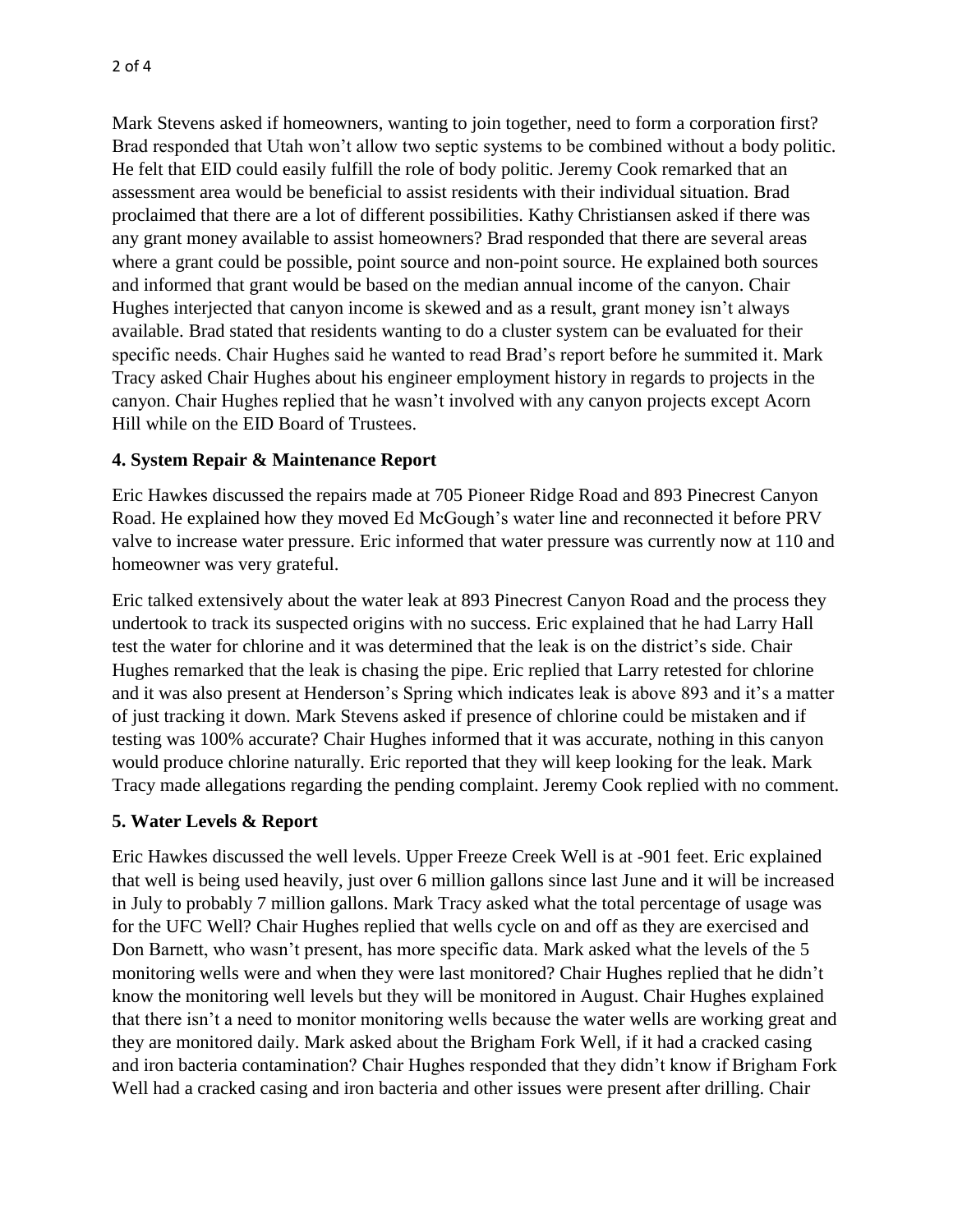Hughes further stated that they are dealing with all the issues. Mark expressed anger that his questions weren't being answered to his satisfaction. Jeremy Cook intervened and told Mark that he could summit a grammar request. Chair Hughes calmly clarified Mark's need to summit grammar requests for future questions.

## **6. Any items requested by visiting public, dismiss public**

Hurly Jones asked what the ultimate canyon buildout was due to finite resources? Chair Hughes replied that model was based around 750 units for the entire canyon. Hurly wanted to know what the current number of residents are at present? Eric Hawkes commented that Emigration Place is separate in that it gets its water source from Salt Lake City but he estimated the entire canyon consisting of approximately 650 homes at this time.

Dana Bowen, Sunnydale area, said she thought 650 homes was the maximum, not 750. Chair Hughes confirmed that canyon total has always been at 750 homes. He further explained that impact studies were done because Emigration Oaks had originally planned for 1,100 homes and EID is adhering to the proposed plan.

Chris Jones asked if there was a monitoring well at the top of Sunnydale Lane? Chair Hughes commented that there was and also one at the entrance of Emigration Canyon Estates. Chris asked if the well at the top of Sunnydale Lane would be included in the monitoring next month? Chair Hughes confirmed that all wells will probably be included.

Dana Bowen interjected that she wasn't okay with the length of time it's been since the monitoring well at the top of Sunnydale Lane has been monitored (approximately 10 years or more). She wants a firm date on when well will be monitored. Dana felt that lower canyon gets overlooked because of the needs of the upper canyon. Chair Hughes understood her position and explained the result of the water modeling with the lower canyon acting like a trap, having the greatest aquafer and more abundant water supply than anywhere else in the canyon. He further stated that the Sunnydale Lane monitoring well was monitored primarily for pollutants not just water levels. Dana again requested a firm date for monitoring the well. Eric Hawkes interjected that Don Barnett's assistance is required in monitoring the monitor wells this August. Chair Hughes assured Dana that the Sunnydale Lane monitoring well will be monitored within the next 45 days.

Brett Wheelock made a comment regarding his understanding of total canyon buildout being at 700 homes. Chair Hughes explained that including Pinecrest increased total buildout to 750 homes. He also informed that EID didn't anticipate more than 700 connections to the water system.

Mark Tracy directed a question to Eric Hawkes, Mark Stevens and David Bradford asking them individually if they will resign from their position? Chair Hughes interjected that it wasn't Mark's place to make that type of request. Mark Stevens responded that he wasn't interested in resigning at this point. David Bradford simply answered no.

### **7. Closed Session – Pending Litigation**